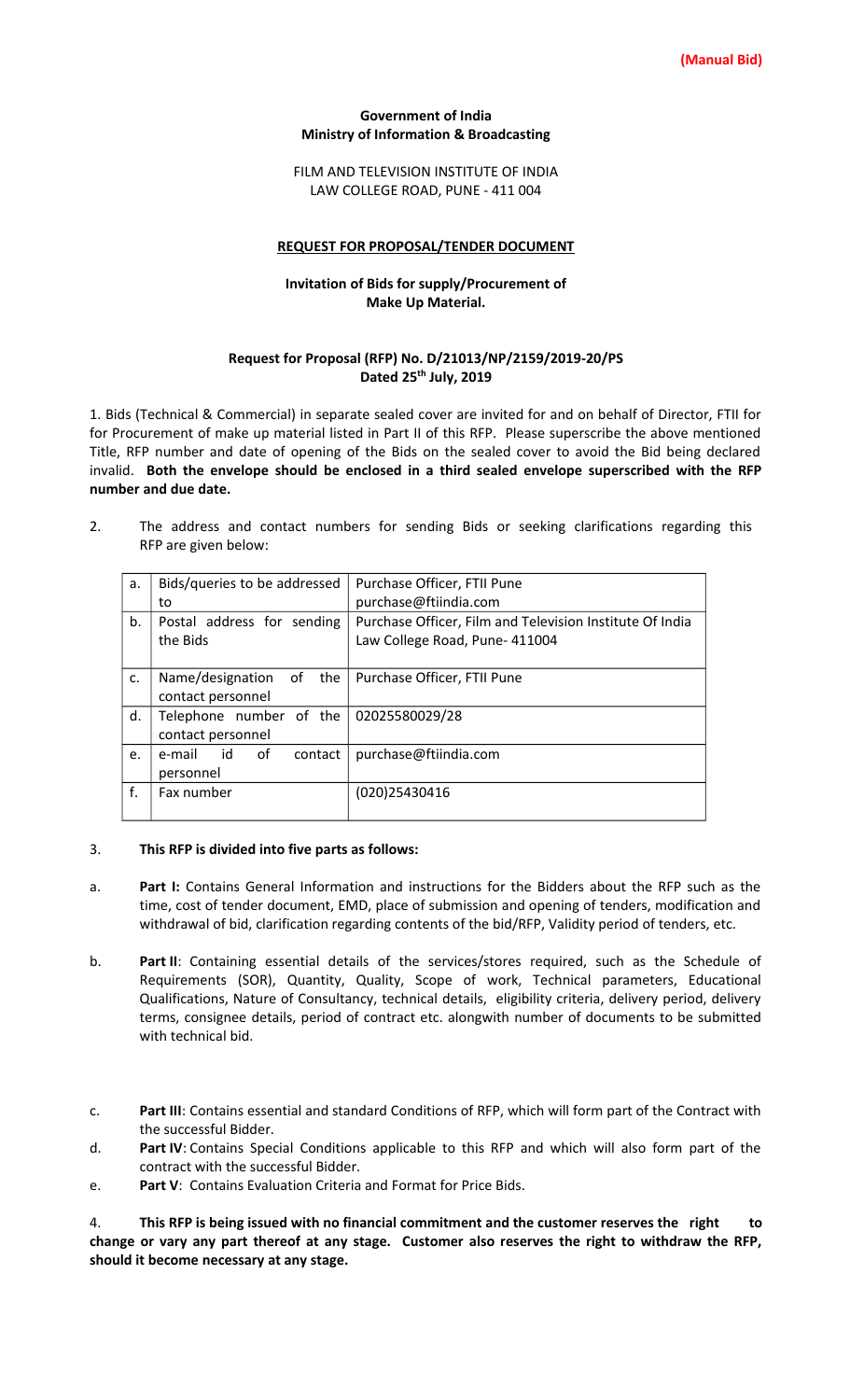# **1. Last date and time for depositing the Bids: 01st August, 2019 by 3 pm**

The sealed Bids should be deposited/reach by the due date and time. The responsibility to ensure this lies with the Bidder.

**2. Manner of depositing the Bids:** Sealed Bids should be either dropped in the tender Box of office or sent by registered post at the address given in para (2) at first page so as to reach by the due date and time. **Late tenders will not be considered.** No responsibility will be taken for postal delay or non-delivery/non-receipt of Bid documents. Bids sent by FAX or e-mail will not be considered.

## **3. Time and date for opening of Bids: 01st August, 2019 by 3.30 pm**

(If due to any exigency, the due date for opening of the Bids is declared a closed holiday, the Bids will be opened on the next working day at the same time or on any other day/time, as intimated by the customer).

## **4. Location of the Tender Box:**

## **Establishment Section, 2nd Floor, TV Building, FTII, Pune**

Only those Bids that are found in the tender box or handed over to designated officer.

## **5. Place of opening of the Bids: Purchase Section, FTII, Pune**

The Bidders may depute their representatives, duly authorized in writing, to attend the opening of technical Bids on the due date and time. Details of EMD and technical clauses quoted by all Bidders will be read out in the presence of the representatives of all the Bidders. **This event will not be postponed due to non-presence of your representative.**

**6. Forwarding of Bids:** Bids should be forwarded by Bidders under their original memo/letter head inter alia furnishing details like TIN number, ESI, EPF number, (ESI & EPF etc. only in cases of supply of man power contract for housekeeping, conservancy and secretarial assistance in terms of DEOs etc.) PAN Number, GST Number, Bank Branch address, account number with IFSC code for e-payment with complete postal & e-mail address of their office.

**7. Clarification regarding contents of the RFP:** At any time prior to the deadline for submission of bids, the customer/buyer may for any reason, whether on its own initiative or in response to the clarification request by a prospective bidders, modify the bid document. Such modification/ amendment in the bid document/ RFP at any time prior to the deadline for submission of bid will be uploaded as "corrigendum" on Central Public Procurement Portal and Departmental website. Such amendment/modifications shall be binding on all the prospective bidders. Customer/Buyer at its discretion may extend the deadline for the submission of bids if the bid document undergoes changes during the bidding period in order to give prospective bidder time to take into the consideration the amendments while preparing their bids. A prospective bidder who requires clarification regarding the contents of the bidding documents shall notify to the customer/buyer in writing about the clarifications sought not later than 10(ten) days prior to the date of opening of the Bids. Copies of the query and clarification issued by the customer/buyer will be sent to all prospective bidders who have received the bidding documents and will also be posted on website.

**8. Modification and Withdrawal of Bids:** A bidder may modify or withdraw his bid after submission provided that the written notice of modification or withdrawal is received by the customer/buyer prior to deadline prescribed for submission of bids. A withdrawal notice may be sent by fax/e-mail but it should be followed by a signed confirmation copy to be sent by post and such signed confirmation should reach the customer not later than the deadline for submission of bids. **No bid shall be modified after the deadline for submission of bids. No bid may be withdrawn in the interval between the deadline for submission of bids and expiration of the period of bid validity specified. Withdrawal of a bid during this period will result in Bidder's forfeiture of bid security.**

**9. Clarification regarding contents of the Bids:** During evaluation and comparison of bids, the customer may, at its discretion, ask the bidder for clarification of his bid. The request for clarification will be given in writing and no change in prices or substance of the bid will be sought, offered or permitted. The customer/Buyer also reserves the right to call for additional information from the bidders. **No post-bid clarification on the initiative of the bidder will be entertained.**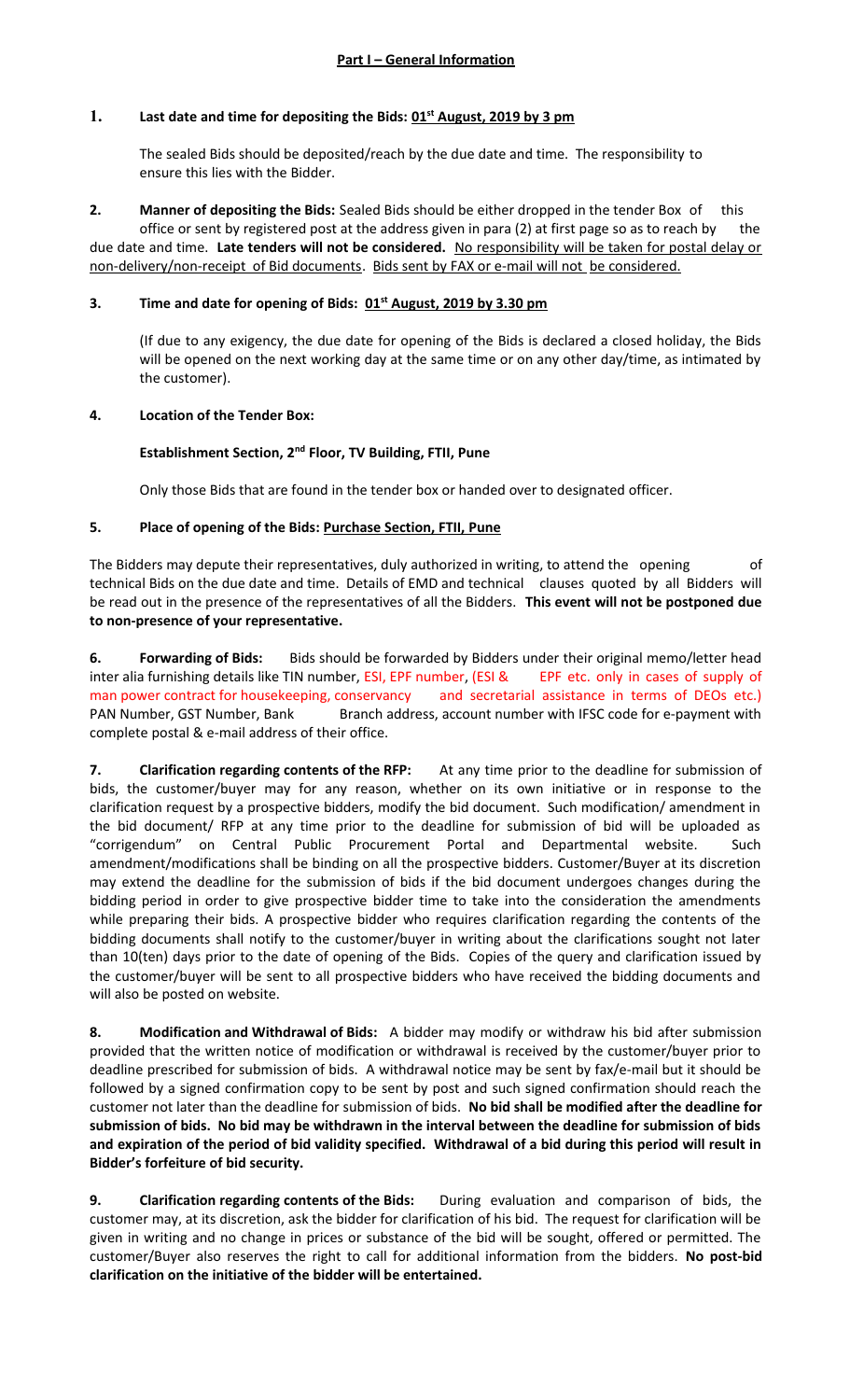**10. Rejection of Bids:** Canvassing by the Bidder in any form, unsolicited letter and post-tender correction may invoke summary rejection with forfeiture of EMD. Conditional tenders will be rejected.

**11. Unwillingness to quote:** Bidders unwilling to quote should ensure that intimation to this effect reaches before the due date and time of opening of the Bid, failing which the defaulting Bidder may be delisted for the given range of items as mentioned in this RFP. (This is only applicable in LTE cases)

**12. Validity of Bids**:The Bids should remain valid for six months from the last date of submission of the Bids. (Currency of the validity of the bids depends upon nature of the case)

**13. Earnest Money Deposit:** Bidders are required to submit Earnest Money Deposit (EMD) for an amount of **Rs. 5,000 (Rs. Five Thousand)** only along with their bids. The EMD may be submitted in the form of an Account Payee Demand Draft, Banker's Cheque in favour of Accounts Officer, FTII, Pune. Bank Guarantee from any of the Public Sector Banks or a private Sector Bank authorized to conduct government business as per Annexure-I. EMD is to remain valid for a period of forty-five days beyond the final bid validity period. EMD of the unsuccessful bidders will be returned to them at the earliest after expiry of the final bid validity and latest on or before the 30<sup>th</sup> day after the award of the contract. The Bid Security of the successful bidder would be returned, without any interest whatsoever, after the receipt of Performance Security from them as called for in the contract.

EMD is not required to be submitted by those Bidders who are registered with the Central Purchase Organization and Micro and Small Enterprises (MSEs) as defined in MSEs Procurement Policy issued by Department of MSME as per Rule 170 of GFR-2017.

**Note: Bidders registered as MSME need to submit the MSME certificate along with the technical bid.**

**The EMD will be forfeited if the bidder withdraws or amends impairs or derogates from the tender in any respect within the validity period of their tender.**

**14. Two bid system-** It is a two bid system. Only the technical bids would be opened on the time and date mentioned above. Date of opening of financial/price bid will be intimated after evaluation and acceptance of technical bids by the customer/Buyer. **Financial/price bids of only those firms will be opened; whose technical bids are found compliant/suitable after technical evaluation is done by the customer/buyer.**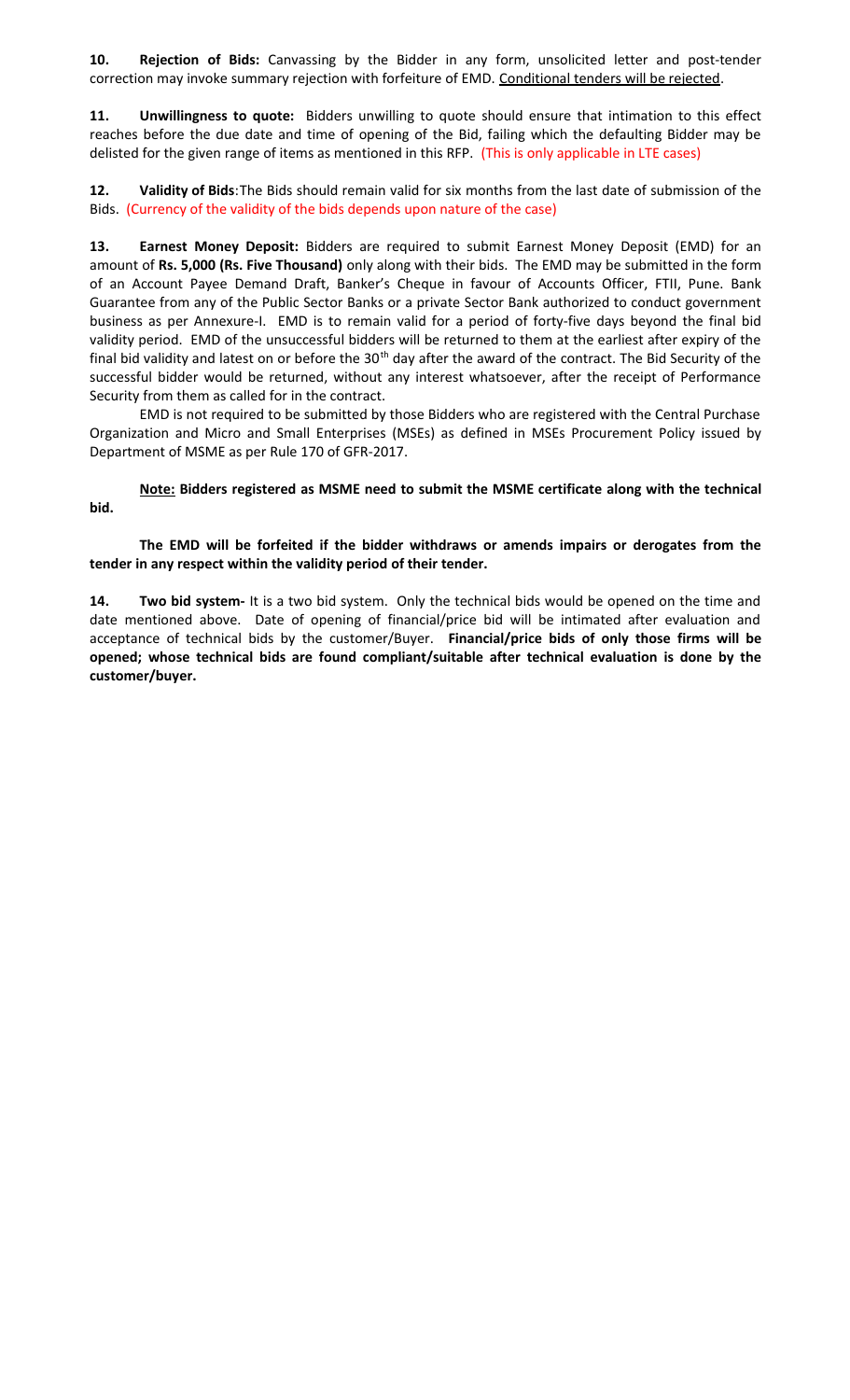# **Part II - Description and essential details of Items/Services required**

**1. Schedule of Requirements(SOR):** List of items / services required is as follows:

| Sr.no.         | <b>Scope of Work:</b>                    | Qty       |
|----------------|------------------------------------------|-----------|
| 1.             | <b>Hair Tale comb</b>                    | 06        |
| $\overline{2}$ | Safety Pin (Big/ Small)                  | $1/1$ Box |
| 3              | Hair fixer spray (Level 4)               | 06        |
| 4              | Hair Spray (Level 5)                     | 06        |
| 5              | Invisible Pin (Big/Small)                | $1/1$ Box |
| 6              | Dough Net (Big / Small)                  | 6/6       |
| 7              | Hair serum                               | 12        |
| 8              | <b>Rubber Band</b>                       | 1 Box     |
| 9              | <b>Hair Accessories (Different Type)</b> | 100       |
| 10             | Long Stuff (Big/ Small)                  | 12/12     |
| 11             | <b>Bindi (Different Type)</b>            | 04 Doz    |
| 12             | <b>Hair extension</b>                    | 06        |
| 13             | Gangawan                                 | 12        |
| 14             | Shampoo                                  | 06        |
| 15             | <b>Bobby Brown Foundation</b>            | 12        |
| 16             | <b>Bobby Brown Compact</b>               | 12        |
| 17             | <b>Make Up Bags</b>                      | 04        |
| 18             | <b>Touch UP Bags</b>                     | 04        |
| 19             | <b>Beard</b>                             | 06        |
| 20             | <b>Mustache</b>                          | 24        |

#### **1. Eligibility Criteria**

- a) The tender documents should be signed and stamped by the bidder of each page to comply the tender terms and conditions
- b) EMD, Copy of PAN card, GST Registration Certificate, Annual Income Tax Return filed from last three years, copy of work experience of similar nature with requisite proof and copy of the tender acceptance letter duly signed by authorized representative of the firm as a token of acceptance of the terms & conditions of the RFP
- c) Specifications/drawings, as applicable
- d) Technical details with technical parameters
- e) Requirement of training / on-job training
- f) Requirement of installation/commissioning
- g) Requirement of Acceptance Trials, Pre-dispatch inspection and Joint Dispatch inspection etc.
- h) Requirement of Technical documentation
- i) Nature of assistance required after completion of warranty
- j) Requirement of pre-site/equipment inspection
- k) Quotation in original must be from the manufacturers/authorized supply house. In the case the bidder is an authorized dealer/supply house, he should name the original manufacturer. Bidder should furnish warranty to quality from the manufacturer and also furnish a certificate from the manufacturer that the bidder can quote items of the manufacturer directly. Offers not complying with these requirements will be rejected, without any notice/back reference.

Note: Any other details, as considered necessary depending upon nature of tender/case requirements.

**1. Two-Bid System:** In respect of Two-bid system, Bidders are required to furnish clause by clause compliance in respect of eligibility criteria, qualitative requirements, technical details and specifications etc. bringing out clearly the deviations, if any. The Bidders are advised to submit the compliance statement in the following format along with Technical Bid -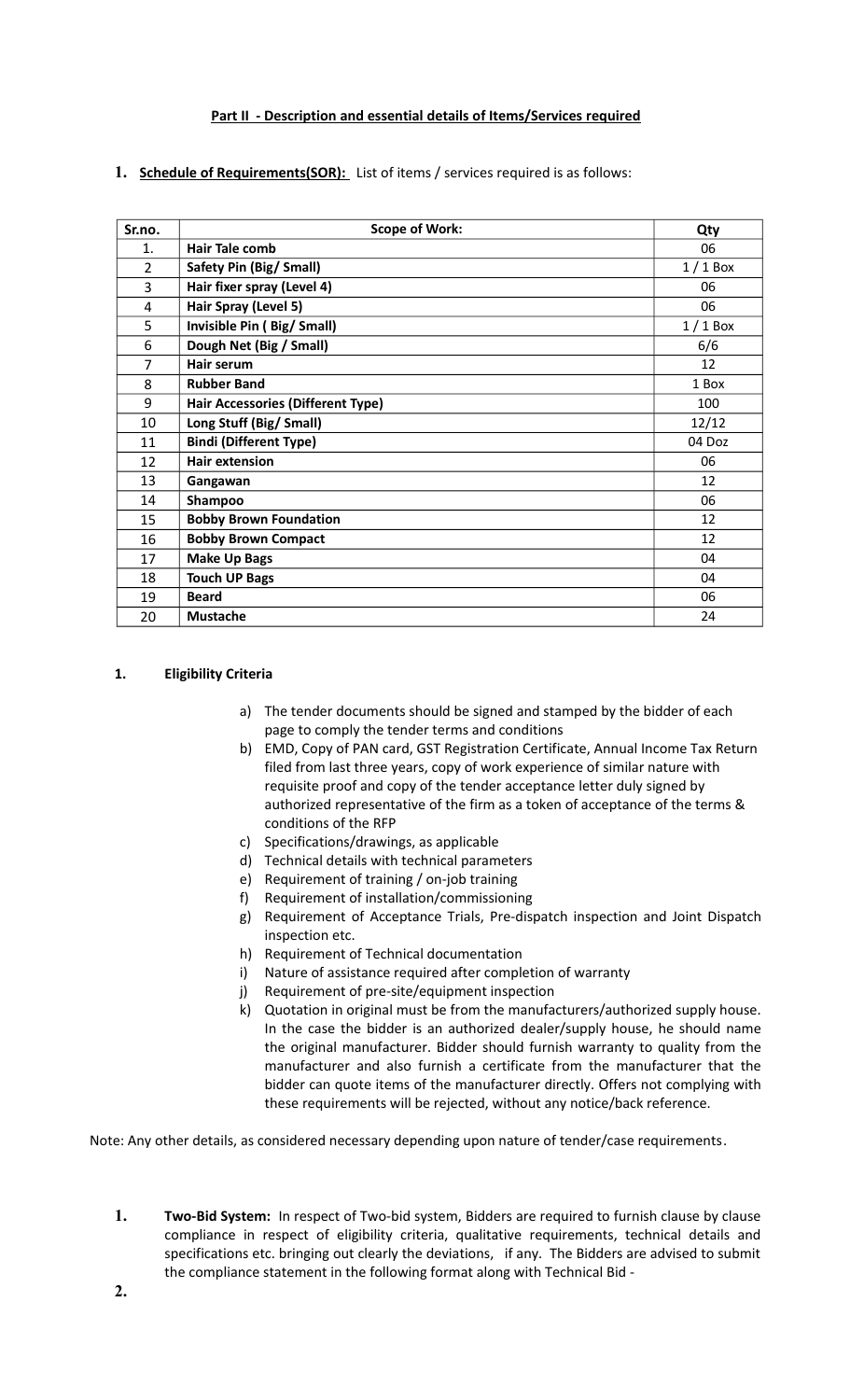| Para of RFP eligibility       | Specification of   | Compliance to  | In case of non- |
|-------------------------------|--------------------|----------------|-----------------|
| criteria/qualitative          | stores/equipments/ | <b>RFP</b>     | compliance,     |
| requirement/technical details | item offered       | specification- | deviation from  |
| and specification of stores/  |                    | whether Yes /  | RFP to be       |
| equipments                    |                    | No             | specified in an |
|                               |                    |                | unambiguous     |
|                               |                    |                | terms           |
|                               |                    |                |                 |

**Delivery Period -** Delivery period for supply of items/services would be **immidiate** from the effective date of contract / Work Order. Please note that Contract can be cancelled unilaterally by the Buyer/Customer in case items/services are not received within the contracted delivery period. Extension of contracted delivery period will be at the sole discretion of the Buyer/Customer with applicability of LD clause.

# **INCOTERMS for Delivery and Transportation** - ("E" / F"" / "C" / "D" Terms)

Unless otherwise specifically agreed to by the Buyer/Customer and the Seller/Supplier/Contractor and incorporated in the contract, the applicable rules & regulations for transportation of goods from foreign countries will be as per the contemporary version of International Commercial Terms (INCOTERMS) evolved by International Chamber of Commerce, Paris. Definition of Delivery Period is given below –

|    | <b>TERMS OF DELIVERY</b>         | <b>DATE OF DELIVERY</b>                                                                                                                                   |
|----|----------------------------------|-----------------------------------------------------------------------------------------------------------------------------------------------------------|
|    | a) Local Delivery at Site        | The date on which the delivery is<br>made at the consignee's site<br>mentioned in the contract.                                                           |
|    | b) Ex-works                      | The date the Seller delivers the<br>goods to the Buyer at Seller's<br>factory / premises.                                                                 |
|    | F.O.R. Station of Dispatch<br>c) | The date on which the goods are<br>placed by the Seller on rail with<br>clear Rail Receipt.                                                               |
|    | By Post Parcel<br>d)             | The date of postal receipt.                                                                                                                               |
|    | Dispatch by Air<br>e)            | The date of Air-way Bill.                                                                                                                                 |
|    | f)<br>F.O.R. Destination         | The date on which the goods<br>reach the destination railway<br>station specified in the contract,<br>unless otherwise stated.                            |
|    | C.I.P. Destination<br>g)         | The date on which the delivery is<br>effected at the destination<br>mentioned in the contract.                                                            |
| h) | F.A.S. Port of Shipment          | The date on which the Seller deliver the<br>goods alongside the vessel at the<br>specified port of shipment. This date is<br>reflected in Bill of Lading. |
| i) | F.O.B. Port of Shipment          | The date on which the Seller delivers<br>the goods on vessel's board at the<br>specified port of shipment. This date is<br>reflected in Bill of Lading.   |
| j) | C.I.F. Port of Destination       | The date on which the goods actually<br>arrived at the Destination Port.                                                                                  |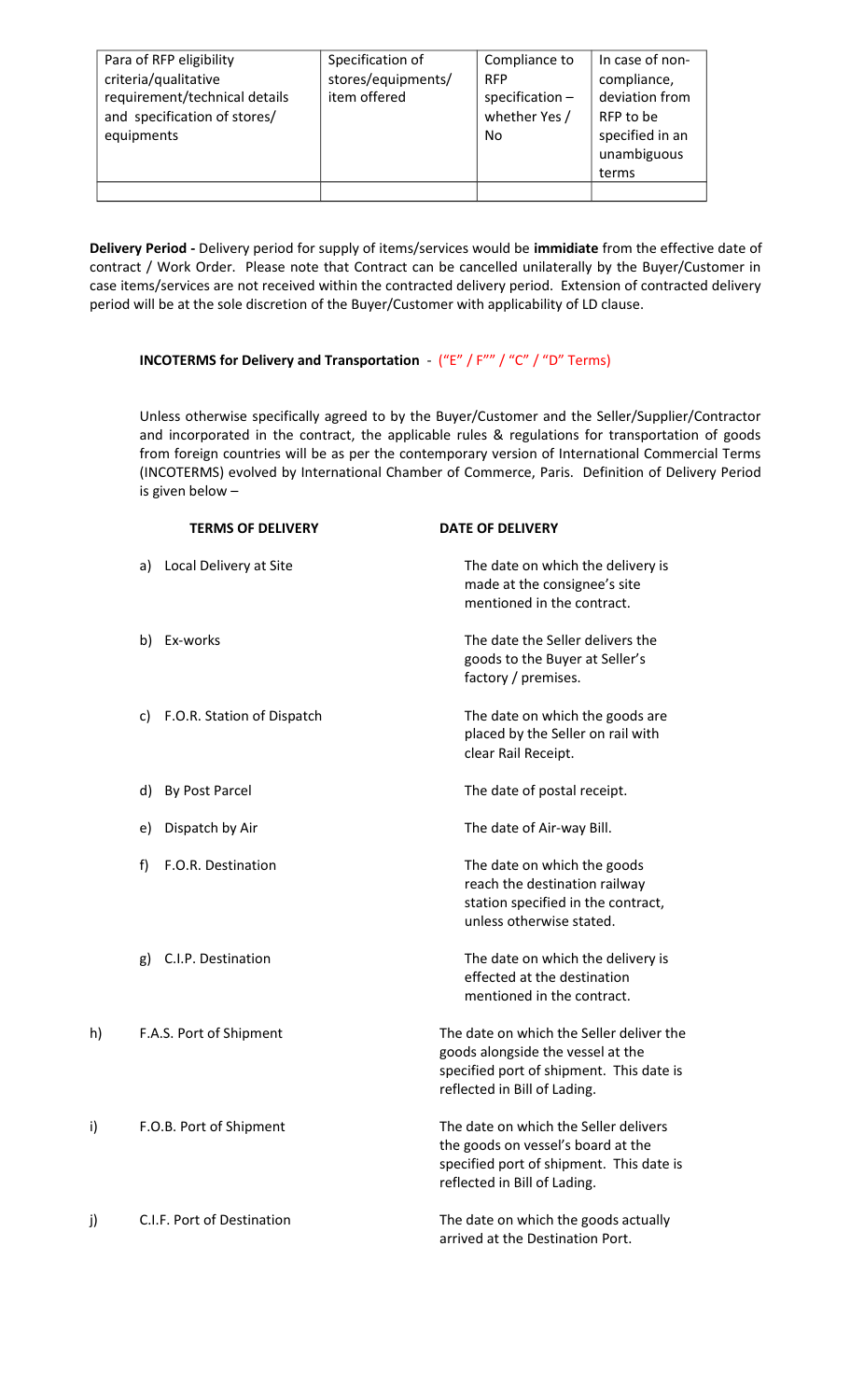+Note - The FAS, FOB & CIF terms of delivery are applicable for goods which are directly imported from foreign countries against the subject contract and not imported already by the Seller/Supplier under its own arrangement. The CIP terms of delivery may be applied both for domestic as well as imported supplies.

# **6. Consignee details: Purchase Stores, Film and Television Institute of India, Law College Road, Pune**

7. **Period of Contract:** The contract would be for (say year and months etc.) from the effective date of contract. Please note that Contract can be cancelled unilaterally by the customer/buyer in case services are not received as per quality and standard specified in the RFP and contract within the contracted period.

8. The customer/buyer reserves the right to exercise the option clause and repeat order clause as per text given in Chapter IV of this RFP.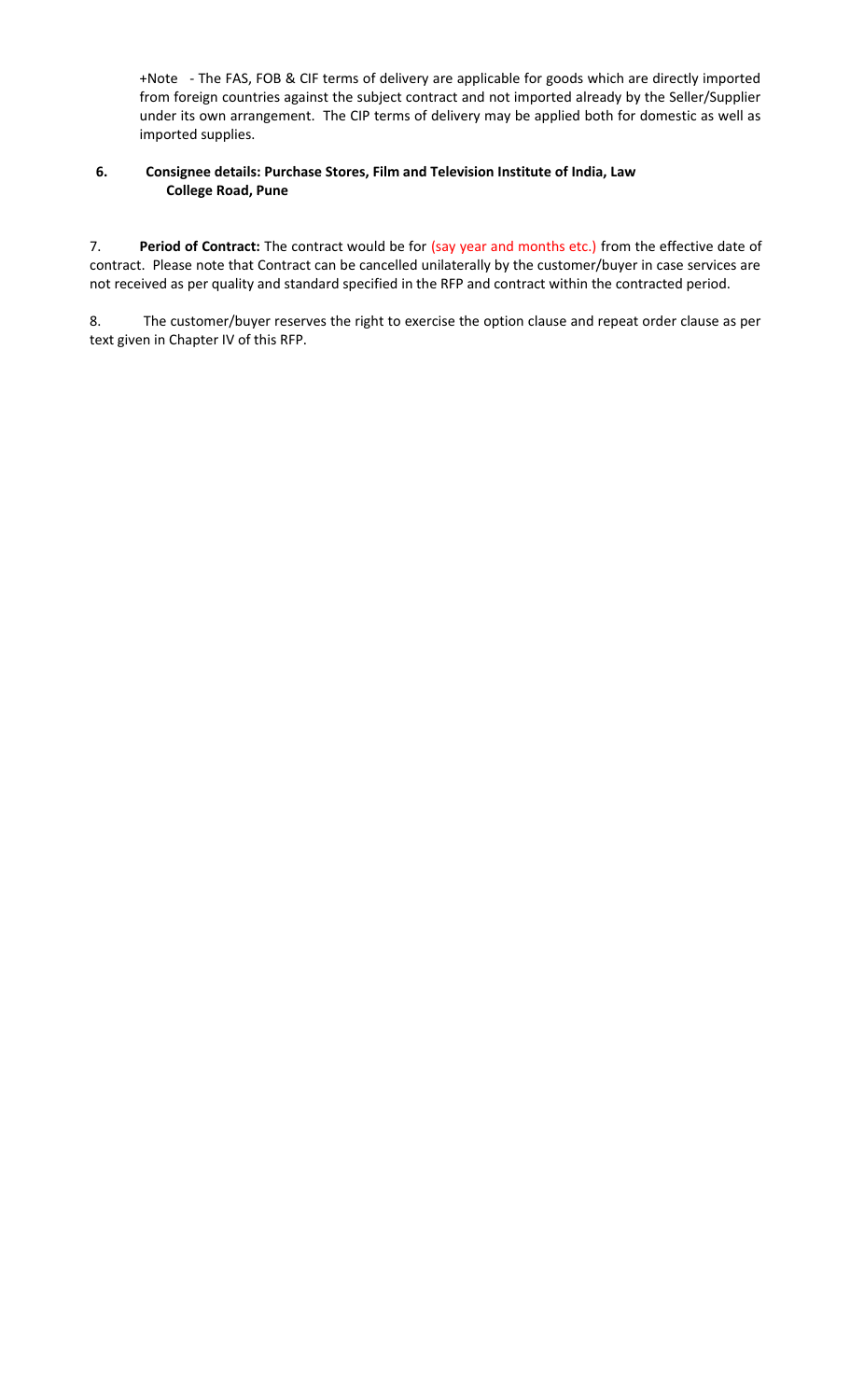# **Part III – Standard Conditions of RFP**

The Bidder is required to give confirmation of their acceptance of the essential and Standard Conditions of the Request for proposal mentioned below which will automatically be considered as part of the Contract concluded with the successful Bidder(i.e. Contractor/Supplier in the contract) as selected by the customer/buyer. Failure to do so may result in rejection of the Bid submitted by the Bidder.

1. **Law:** The Contract shall be considered and made in accordance with the laws of the Republic of India. The contract shall be governed by and interpreted in accordance with the laws of the Republic of India.

2. **Effective Date of Contract**: The contract shall come into effect on the date of signatures of both the parties on the contract (Effective Date) and shall remain valid until the completion of the obligations of the parties under the contract. The deliveries and supplies and performance of the services shall commence from the effective date of the contract.

3. **Arbitration:** All disputes or differences arising out of or in connection with the contract shall be settled by bilateral discussions. Any dispute, disagreement or question arising out of or relating to the Contract or relating to services or performance, which cannot be settled amicably, may be resolved through arbitration. The format of arbitration clause in respect of indigenous private bidders, foreign bidders and CPSU are given in Annexure-II, III & IV respectively.

4. **Penalty for use of Undue influence**: The contractor/supplier undertakes that he has not given, offered or promised to give, directly or indirectly, any gift, consideration, reward, commission, fees, brokerage or inducement to any person in service of the customer or other wise in procuring the Contracts or forbearing to do or for having done or forborne to do any act in relation to the obtaining or execution of the present Contract or any other Contract with the Government of India for showing or forbearing to show favour or disfavor to any person in relation to the present Contract or any other Contract with the Government of India. Any breach of the aforesaid undertaking by the Contractor/Supplier or any one employed by him or acting on his behalf (whether with or without the knowledge of the contractor) or the commission of any offers by the contractor or anyone employed by him or acting on his behalf, as defined in chapter IX of the Indian Penal Code, 1860 or the Prevention of Corruption Act, 1986 or any other Act enacted for the prevention of corruption shall entitle the customer to cancel the contract and all or any other contracts with the contractor and recover from the contractor the amount of any loss arising from such cancellation. A decision of the customer or his nominee to the effect that a breach of the undertaking had been committed shall be final and binding on the Contractor. Giving or offering of any gift, bribe or inducement or any attempt at any such act on behalf of the contractor towards any officer/employee of the customer or to any other person in a position to influence any officer/employee of the customer for showing any favour in relation to this or any other contract shall render the contractor to such liability/penalty as the customer may deem proper, including but not limited to termination of the contract, imposition of penal damages, forfeiture of the Bank Guarantee and refund the amounts paid by the customer.

5. **Agents/Agency Commission:** The contractor/Supplier confirms and declares to the customer that the contractor is the original provider of the services referred to in this Contract and has not engaged any individual or firm, whether Indian or foreign whatsoever, to intercede, facilitate or in any way to recommend to the Government of India or any of its functionaries whether officially or unofficially, to the award of the contract to the contractor, nor has any amount been paid, promised or intended to be paid to any such individual or firm in respect of any such intercession, facilitation or recommendation. The contractor agrees that if it is established at any time to the satisfaction of the customer that the present declaration is in any way incorrect or if at a later stage it is discovered by the customer that the contractor has engaged any such individual/firm, and paid or intended to pay any amount, gift, reward, fees, commission or consideration to such person, party, firm or institution, whether before or after the signing of this contract the contractor will be liable to refund that amount to the customer. The contractor will also be debarred from entering into any supply Contract with the Government of India for a minimum period of five years. The customer will also have a right to consider cancellation of the Contract either wholly or in part, without any entitlement or compensation to the Contractor who shall in such an event be liable to refund all payments made by the customer in terms of the contract along with interest at the rate of 2% per annum above 18% penal rate. The customer will also have the right to recover any such amount from any contracts concluded earlier by contractor/supplier with the Government of India or with customer/Buyer.

6. **Access to Books of Accounts:** In case it is found to the satisfaction of the customer that the contractor has engaged an Agent or paid commission or influenced any person to obtain the contract as described in clauses relating to Agents/Agency Commission and penalty for use of undue influence, the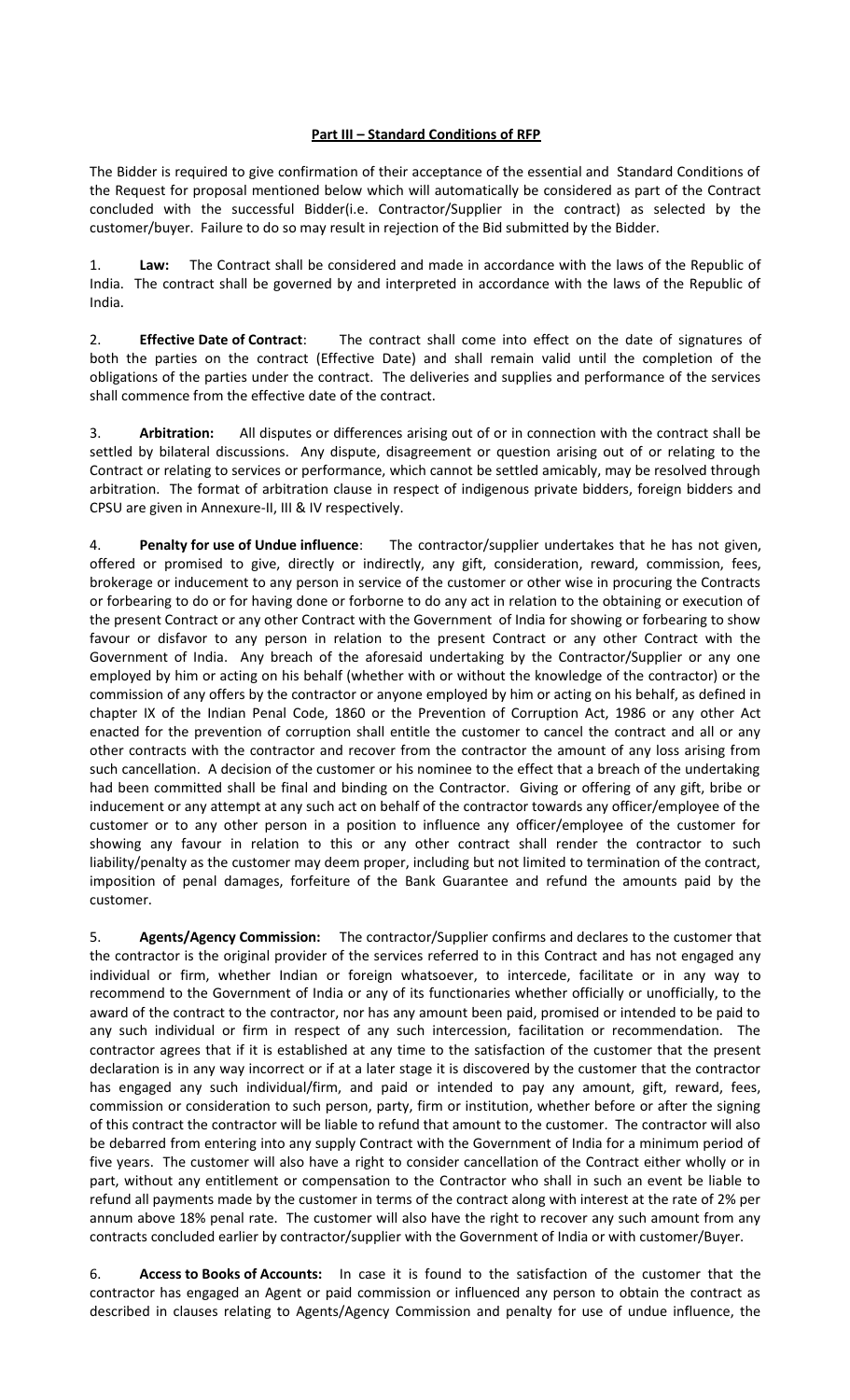Contractor, on a specific request of the customer shall provide necessary information/inspection of the relevant financial documents/information.

7. **Non-disclosure of Contract documents:** Except with the written consent of the customer, contractor shall not disclose the contract or any provision of the contract or information related to services thereof to any third party.

8. **Penalty and Liquidated Damages:** In the event of the contractor failure to submit the Bonds, Guarantees and Documents, supply the coordinator, supervisor and office helpers & services as specified in this contract, the customer may, at his discretion, withhold any payment until the completion of the contract. The customer may also deduct from the contractor as agreed, liquidated damages to the sum of 1% of the contract price of the delayed services mentioned above for each day subject to the maximum value of the Liquidated Damages being not higher than 10% of the value of delayed services.

9. **Termination of Contract:** The customer shall have the right to terminate this Contract in part or in full in any of the following cases:-

- (a) The delivery of the services is delayed for causes not attributed to Force Majeure for more than 15 days after the scheduled date of signing of contract.
- (b) The contractor is declared bankrupt or becomes insolvent.
- (c) The delivery of services is delayed due to causes of Force Majeure by more than 01 months provided Force Majeure clauses is included in contract.
- (d) The customer has noticed that contractor has utilized the services of any agent in getting this contract and paid any commission to such individual/company etc.
- (e) As per decision of the Arbitration Tribunal.

10. **Notices:** Any notice required or permitted by the contract shall be written in the English language and may be delivered personally or may be sent by FAX or registered pre-paid mail/airmail, addressed to the last known address of the party to whom it is sent.

11. **Transfer and Sub-letting:** The contractor has no right to give, bargain, sell, assign or sublet or otherwise dispose of the contract or any part thereof, as well as to give or to let a third party take benefit or advance of the present Contract or any part thereof.

12. **Patents and other Industrial Property Rights:** The prices stated in the present Contract shall be deemed to include all amounts payable for the use of patents, copyrights, registered charges, trademarks and payments for any other industrial property rights. The Contractor shall indemnify the customer against all claims from a third party at any time on account of the infringement of any or all the rights mentioned in the previous paragraphs whether such claims arise in respect of manufacture or use. The contractor shall be responsible for the completion of the services in satisfactory manner during the currency of the contract.

13. **Amendments:** No provision of present contract shall be changed or modified in any way (including this provision) either in whole or in part except by an instrument in writing made after the date of this Contract and signed on behalf of both the parties and which expressly states to amend the present Contract.

# 14. **Statutory Duties & Taxes:**

- (a) Any change in any duty/tax upward/downward as a result of any statutory variation taking place within contract terms shall be allowed to the extent of actual quantum of such duty/tax paid by the contractor. Similarly, in case of downward revision in any duty/tax, the actual quantum of reduction of such duty/tax shall be reimbursed to the customer by the contractor. All such adjustments shall include all reliefs, exemptions, Rebates, concession etc. if any obtained by the contractor.
- (b) If it is desired by the Bidder to ask for the GST to be paid as extra, the same must by specifically stated. In the absence of any such stipulation in the bid, it will be presumed that the prices quoted by the Bidder are inclusive of GST and no liability will be developed upon the Customer.
- (c) On the Bids quoting GST, the rate and the nature of GST applicable at the time of supply should be shown separately. GST will be paid to the Contractor at the rate at which it is liable to be assessed or has actually been assessed provided the transaction of services is legally liable to GST and the same is payable as per the terms of the contract.

15. **Pre-Integrity Pact Clause:** An "Integrity Pact" would be signed between the customer & successful contractor. This is a binding agreement between the customer and contractor for specific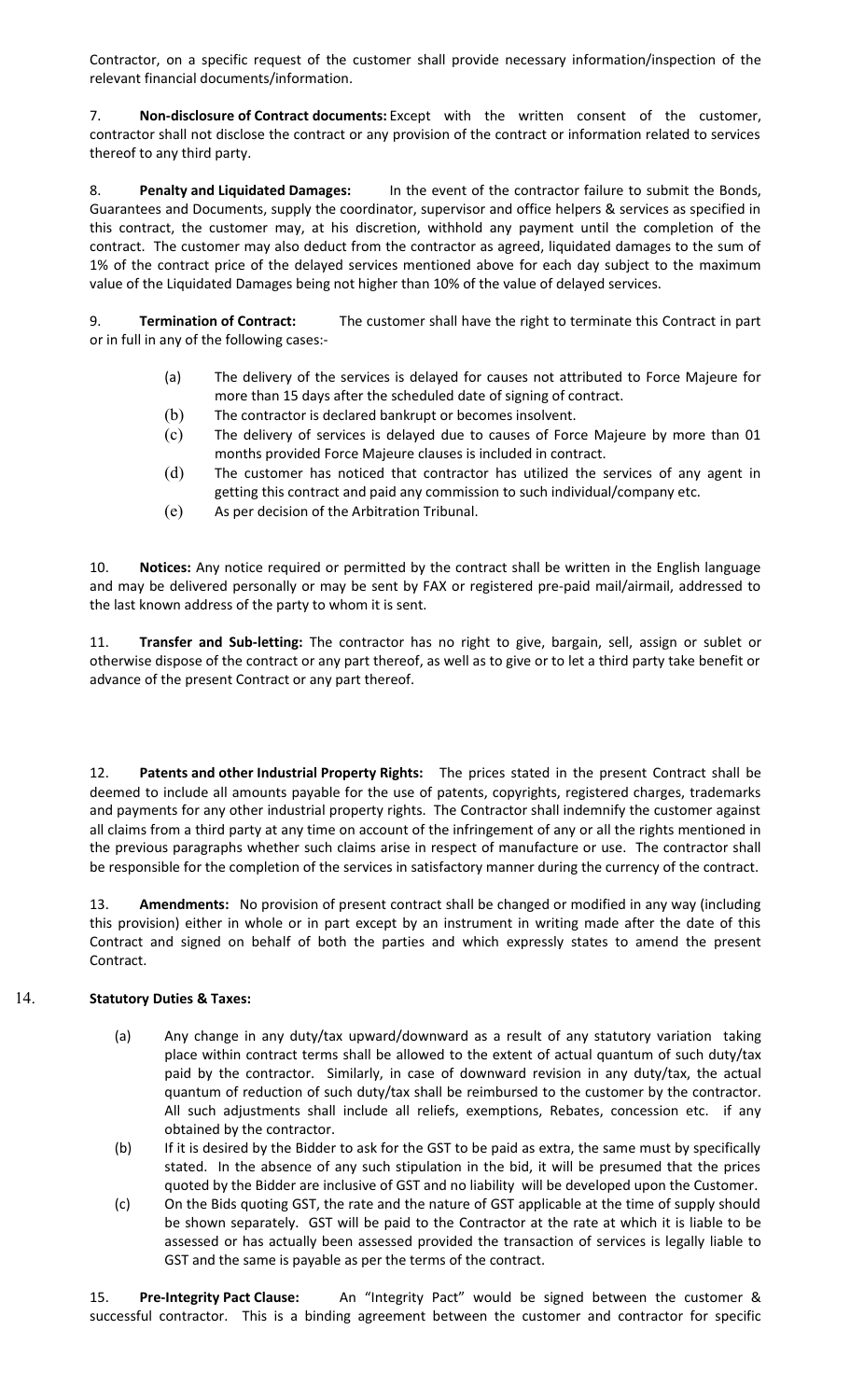contracts in which the customer promises that it will not accept bribes during the procurement and services process and bidder promise that they will not offer bribes. Under this Pact, the Bidders for specific services or contracts agree with the customer to carry out the procurement and services in a specified manner. Elements of the Pact are as follows:

- a. A pact (contract) between the (Principal/ Office) and successful contractor for this specific activity (the successful Bidder);
- b. An undertaking by the Principal/Office that its officials will not demand or accept any bribes, gifts etc., with appropriate disciplinary or criminal sanctions in case of violation;
- c. A statement by successful Bidder that it has not paid, and will not pay, any bribes;
- d. An undertaking by successful Bidder to disclose all payments made in connection with the contract in question to anybody (including agents and other middlemen as well as family members, etc. of officials); the disclosure would be made either at the time of signing of contract or upon demand of the Principal, especially when a suspicion of a violation by that successful bidder/contractor emerges;
- e. The explicit acceptance by successful Bidder that the no-bribery commitment and the disclosure obligation as well as the attendant sanctions remain in force for the winning Bidder until the contract has been fully executed.
- f. Undertaking on behalf of a successful Bidding company/ contractor will be made "in the name for and on behalf of the company's Chief Executive Officer".
- g. The following set of sanctions shall be enforced for any violation by a Bidder of its commitments or undertaking:
- (i) Denial or loss of contracts;
- (ii) Forfeiture of the bid security and performance bond;
- (iii) Liability for damages to the principal/office and the competing Bidders; and
- (iv) Debarment of the violator by the Principal/Office for an appropriate period of time.
- a. Bidders are also advised to have a company code of conduct (clearly rejecting the use of bribes and other unethical behaviors and compliance program for the implementation of the code of conduct throughout the company.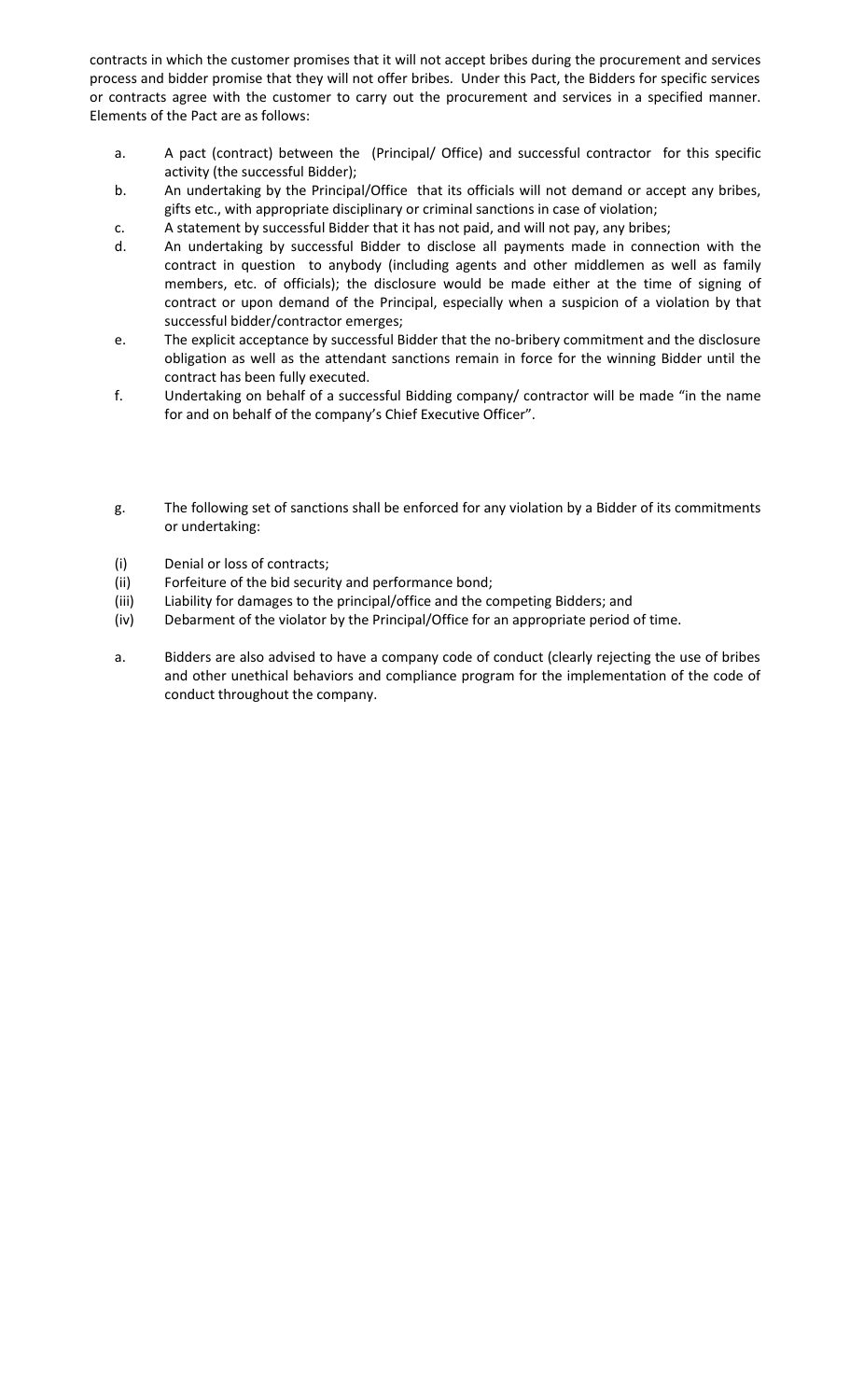### **Part IV-Special Conditions of RFP**

The Bidder is required to give confirmation of their acceptance of Special conditions of the RFP mentioned below which will automatically be considered as part of the Contract concluded with the successful Bidder. (i.e. Contractor/Supplier in the contract) as selected by the customer. Failure to do may result in rejection of Bid submitted by the Bidder.

## **1. Performance Guarantee:**

The Bidder will be required to furnish a Performance Guarantee by way of Bank Guarantee through a public sector bank or a private section bank authorized to conduct government business (ICICI Bank Ltd., Axis Bank Ltd or HDFC Bank Ltd.) for a sum equal to 10% of the contract value within 30 days of receipt of the confirmed order. Performance Bank Guarantee should be valid up to 60 days beyond the date of completion of Contract period. The specimen of PBG is given in Annexure V.

2. **Option clause:** The contract will have an Option Clause, wherein the customer can exercise an option to procure an additional 50% of the original contracted number in accordance with the same rate, terms & conditions of the present contract. This will be applicable within the currency of contract. The Bidder is to confirm the acceptance of the same for inclusion in the contract. It will be entirely the discretion of the customer to exercise this option or not.

3. **Repeat Order Clause:** The contract will have a Repeat Order Clause, wherein the customer can order up to same number of quantity number under the present contract within currency of the contract at the same rate, terms & conditions of the contract. The Bidder is to confirm acceptance of this clause. It will be entirely the discretion of the customer to place the Repeat Order or not.

4. **Payment Terms:** it will be mandatory for the Bidders to indicate their bank account numbers and other relevant e-payment details so that e-payments could be made through instead of payment through cheques. The payment will be made as per the following terms, on production of the requisite documents:

# **a. Original invoice copy**

- **b. Bank Details**
- c. **Performance Bank Guarantee (PBG) from public sector or private sector as per clause 1 of part IV.**
- **5. Paying Authority:** The payment would be made on submission of following documents:-
	- (i) Ink signed copy of contractor bills
	- (ii) Details for electronic payment viz Account holder's name, Bank name, Branch name and address, Account type, Account number, IFSC code, MICR code (if these details are not incorporated in supply order/contract).
	- (iii) Any other document/certificate that may be provided for in the Job Order/Contract.
	- (iv) User Acceptance & Satisfactory Services Report.

Original copy of PBG.

(6) **Fall Clause:** The following Fall clause will form part of the contract placed on successful Bidder:

i) The price charged for the services supplied under the contract by the contractor shall in no even exceed the lowest price at which the contractor provides the services of identical description to any persons/organization including the customer or any department of the Central Government or any department of state government or any statutory undertaking of the central or state government as the case may be during the period till performance of all services placed during the currency of the contract is completed.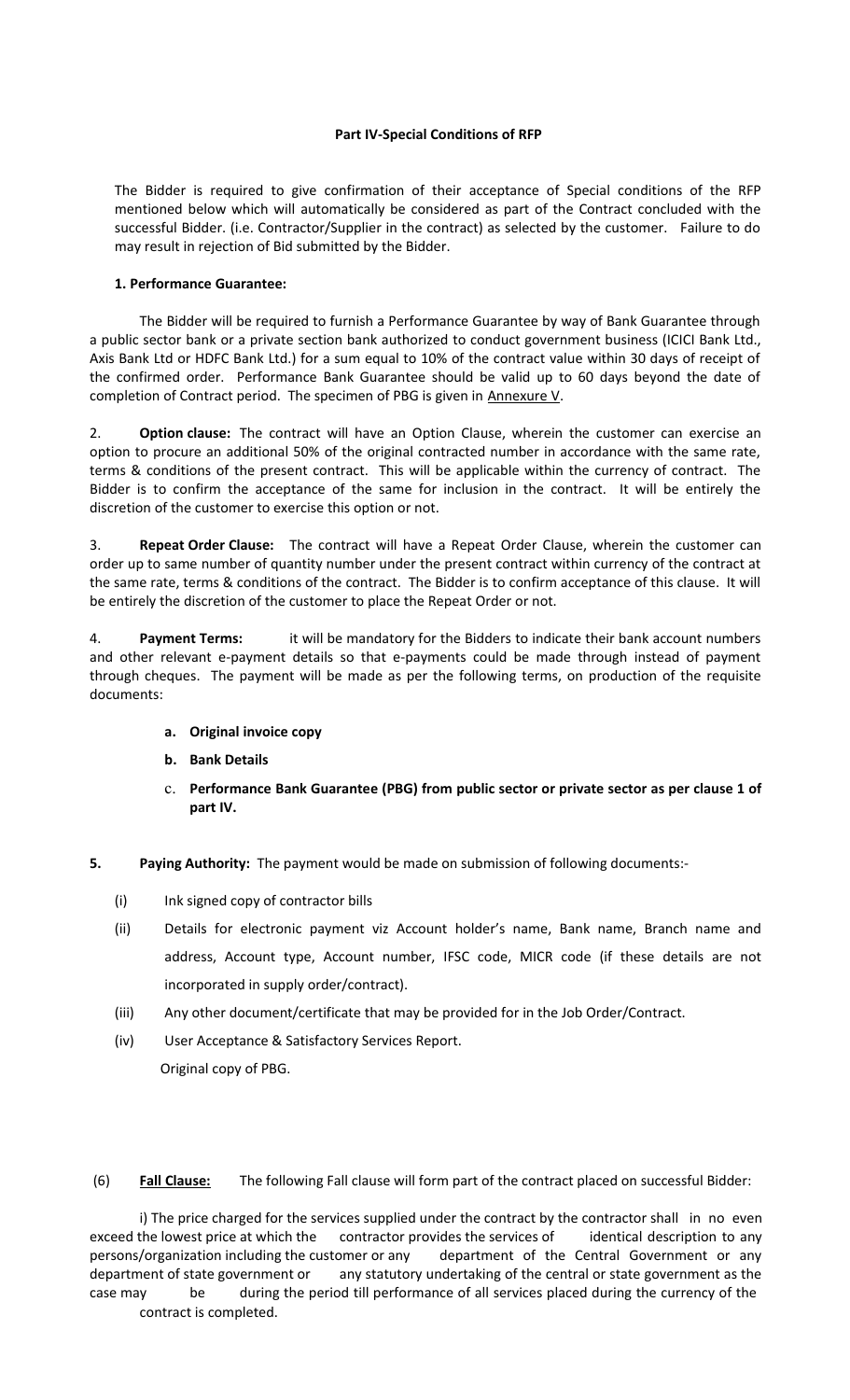ii) If at any time, during the said period the contractor reduces the service price or offer to provide services to any person/organization including the customer or any department of central Government or any Department of the State Government or any Statutory undertaking of the Central or State Government as the case may be at a price lower than the price chargeable under the contract. Such reduction of services offer of the price shall stand correspondingly reduced.

iii) The contractor shall furnish the following certificate to the customer along with each bill for payment for services made against the contract – "We certify that there has been no reduction in service price of the Housekeepers supplied to the Government under the contract herein and such services have not been offered/sold by me/us to any person/organization including the customer or any department of Central Government or any department of a state Government or and Statutory Undertaking of the Central or state Government as the case may be up to the date of

bill/the date of completion of services against all job orders/contract placed during the currency of the Contract at price lower than the price charged to the government under the contract.

## **7. Risk & Expense clause:**

- a) Should the services thereof not be delivered within the time or times specified in the contract documents, or if defective services is made in respect of the services thereof, the customer shall after granting the contractor seven days to cure the breach, be at liberty, without prejudice to the right to recover liquidated damages as a remedy for breach of contract, to declare the contract as cancelled either wholly or to the extent of such default.
- b) Should the services thereof not perform in accordance with the specifications/parameters provided by the customer during the check proof tests to be done by the customer, the customer shall be at liberty, without prejudice to any other remedies for breach of contract, to cancel the contract wholly or to the extent of such default.
- c) In case of a contractual breach that was not remedied within 07 days, the customer shall, having given the right of first refusal to the contractor be at liberty to provide services from any other source as he thinks fit, of the same or similar description to services
- d) Any excess of the services price, cost of services or value of any services procured from any other contract as the case may be, over the contract price appropriate to such default or balance shall be recoverable from the Contractor by Customer.

# **8. Force Majeure Clause:**

- a. Neither party shall bear responsibility for the complete or partial non performance of any of its obligations (except for failure to pay any sum which has become due on account of receipt of goods under the provisions of the present contract), if the non-performance results from such Force Majeure circumstances as Flood, Fire, Earth Quake and other acts of God as well as War, Military operation, blockade, Acts or Actions of State Authorities or any other circumstances beyond the parties control that have arisen after the conclusion of the present contract.
- b. In such circumstances the time stipulated for the performance of an obligation under the present contract is extended correspondingly for the period of time of action of these circumstances and their consequences.
- c. The party for which it becomes impossible to meet obligations under this contract due to Force Majeure conditions, is to notify in written form the other party of the beginning and cessation of the above circumstances immediately, but in any case not later than 10 (Ten) days from the moment of their beginning.
- d. Certificate of a Chamber of Commerce (Commerce and Industry) or other competent authority or organization of the respective country shall be a sufficient proof of commencement and cessation of the above circumstances.
- e. If the impossibility of complete or partial performance of an obligation lasts for more than one months either party hereto reserves the right to terminate the contract totally or partially upon giving prior written notice of 15 days to the other party of the intention to terminate without any liability other than reimbursement on the terms provided in the agreement for the goods received.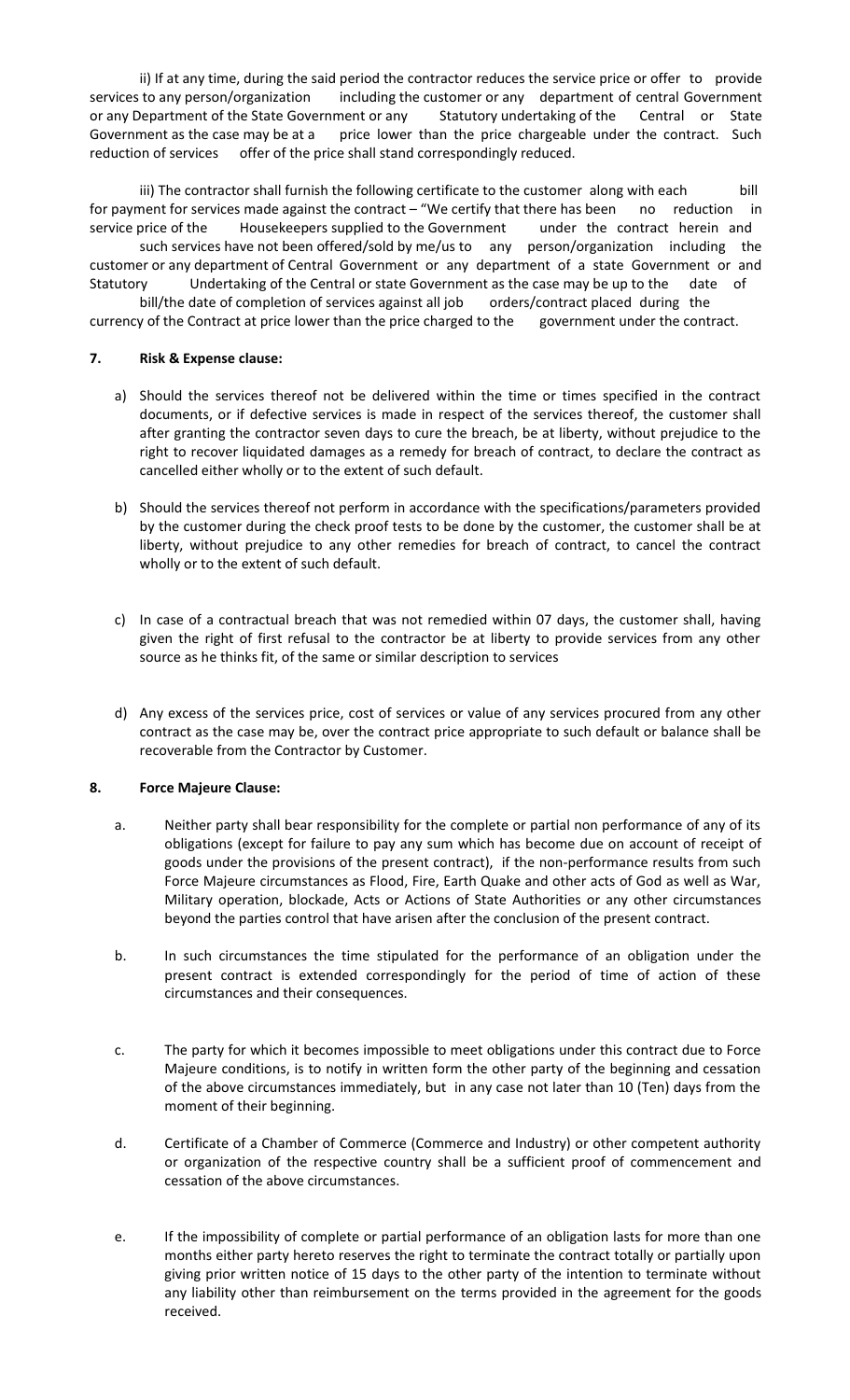## **Part V – Evaluation Criteria & Price Bid Issues**

- 1. **Evaluation Criteria:** The broad guidelines for evaluation of Bids will be as follows:
	- **a. Only those Bids will be evaluated which are found to be fulfilling all the eligibility and qualifying requirements of the RPF, both technically and commercially.**
	- b. The technical Bids forwarded by the Bidders will be evaluated by the Customer with reference to the technical characteristics/technical parameters/ eligibility criteria as mentioned in the RFP. The compliance of Technical Bids would be determined on the basis of the parameters specified in the RFP. **The Price Bids of only those Bidders will be opened whose Technical Bids would clear the technical evaluation.**
	- c. The lowest Bid will be decided upon the lowest price quoted by the particular Bidder as per the Price Format given at Para 2 below. The consideration of taxes and duties in evaluation process will be as follows:
		- (i) All taxes and duties quoted by the Bidders will be considered. The ultimate cost to the customer would be the deciding factor for ranking of Bids.
	- d. The Bidders are required to spell out the rates of GST in an unambiguous terms. **In the absence of any such stipulation it will be presumed that the prices quoted are firm and no claim on account of such taxes & duties will be entrained after the opening of tenders.** If a Bidder is exempted from payment of GST up to any value of services from them, they should clearly state that no GST will be charged by them up to the limit of exemption by Government which they may have The documentary evidence for exemption of any statutory duties and taxes has to be produced along with price bid. If any concession is available in regard to rate/quantum of GST with the approval of Government, it should be brought out clearly. Stipulation like, GST is presently not applicable but the same will be charged if it becomes leviable later on, will not be accepted unless in such cases it is clearly stated by a Bidder that GST will not be charged by him even if the same becomes applicable later on. In respect of the Bidders who fail to comply with this requirement, their quoted prices shall be loaded with the quantum of GST which is normally applicable on the item in question for the purpose of comparing their prices with other Bidders.
	- e. If there is a discrepancy between the unit price and the total price that is obtained by multiplying the unit price and quantity, the unit price will prevail and the total price will be corrected. If there is a discrepancy between words and figures, the amount in words will prevail for calculation of price.
	- f. The Lowest Acceptable Bid will be considered further for placement of contract/supply order after complete clarification and price negotiations if required as decided by the customer. Customer also reserves the right to do Apportionment of Quantity, if it is convinced that Lowest Bidder is not in a position to supply the store & service within stipulated time and the same will be placed at Lowest-1 rate.
	- **g. Any other criteria as applicable to suit a particular case.**
	- **h. Evaluation will be done as per extant order issued by MoF on time to time on above subject.**

2. **Price Bid Format:** The Price Bid Format is given below and Bidders are required to fill this up correctly with full details and filling the description of below Table as mentioned in the Schedule of requirement part II of this tender document **on their letter heads** indicating Rs. -in figure. **Bidders are not suppose to fill the rates in the tender document itself which will result in rejection of bid.**

| S.N.          | Description              | Qty | Brand/<br><b>Model</b><br>no | <b>Unit Price</b><br>per month<br>(To be filled<br>by the Firm /<br>Agency<br>(Vendor) | <b>Total Price</b><br>(To be filled<br>by the Firm $/$<br><b>Agency</b><br>(Vendor) | <b>Warranty Period</b><br>for each item if<br>any(To be filled<br>by the Firm /<br>Agency / Vendor) |
|---------------|--------------------------|-----|------------------------------|----------------------------------------------------------------------------------------|-------------------------------------------------------------------------------------|-----------------------------------------------------------------------------------------------------|
|               | As per SOR<br>At part II |     | <b>NA</b>                    |                                                                                        |                                                                                     |                                                                                                     |
|               |                          |     |                              |                                                                                        |                                                                                     |                                                                                                     |
| $\mathcal{P}$ | Any other                |     |                              |                                                                                        |                                                                                     |                                                                                                     |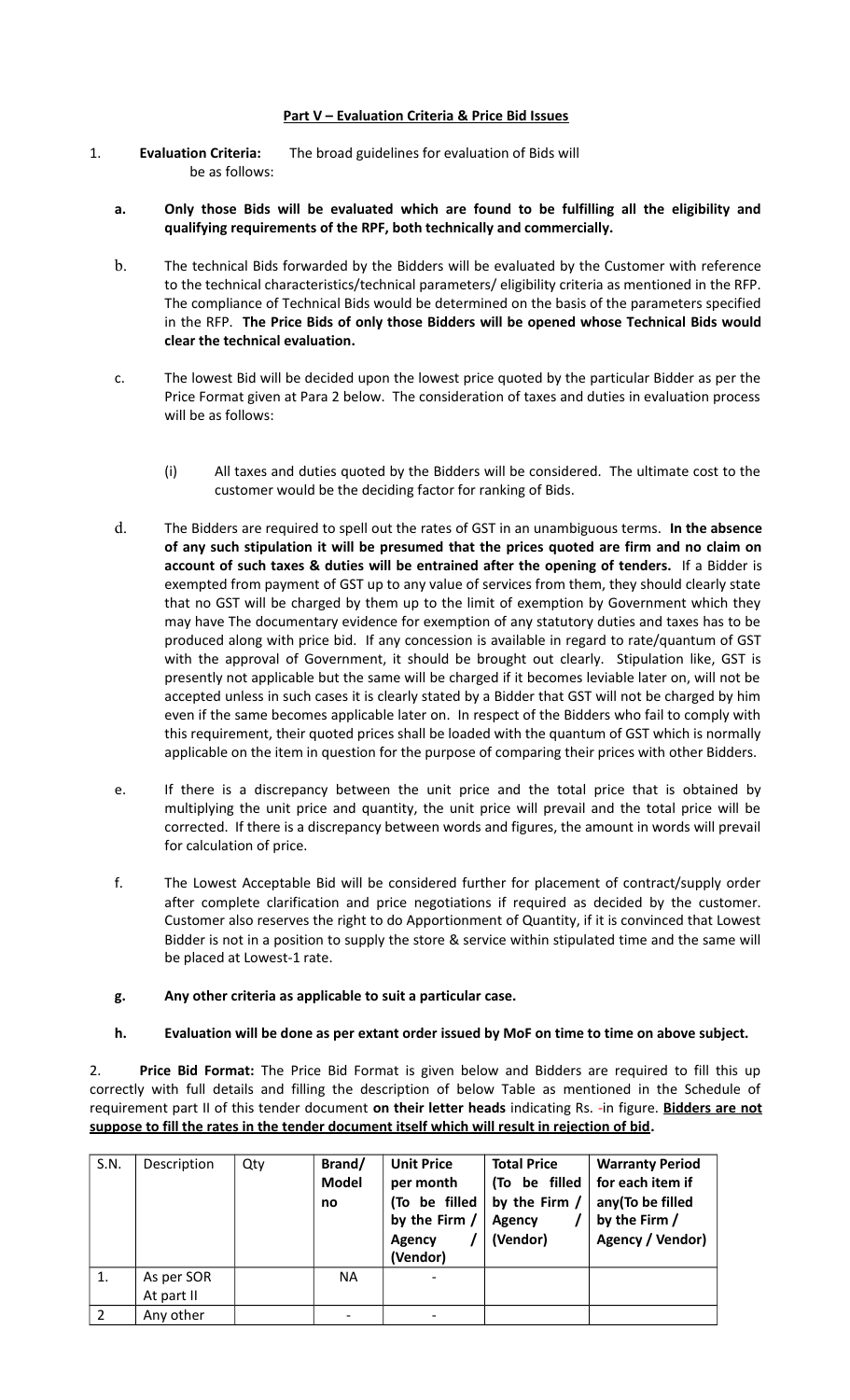|   | mandatory<br>charges/<br>Duties/Taxes<br>etc. |  |  |  |
|---|-----------------------------------------------|--|--|--|
| 3 | <b>GST</b>                                    |  |  |  |
| 4 | <b>TOTAL(in</b><br>figure)                    |  |  |  |
| 5 | Total (in<br>words)                           |  |  |  |

# **DECLARATION**

I hereby certify that the information furnished above is true and correct to the best of my / our knowledge and I have read and understood the terms and conditions contained in the RFP/Tender Document. I understand that in case any deviation is found in the above statement at any stage, I / We will be blacklisted and will not have any dealing with the DFF in future.

(Signature of Authorized signatory with date and seal)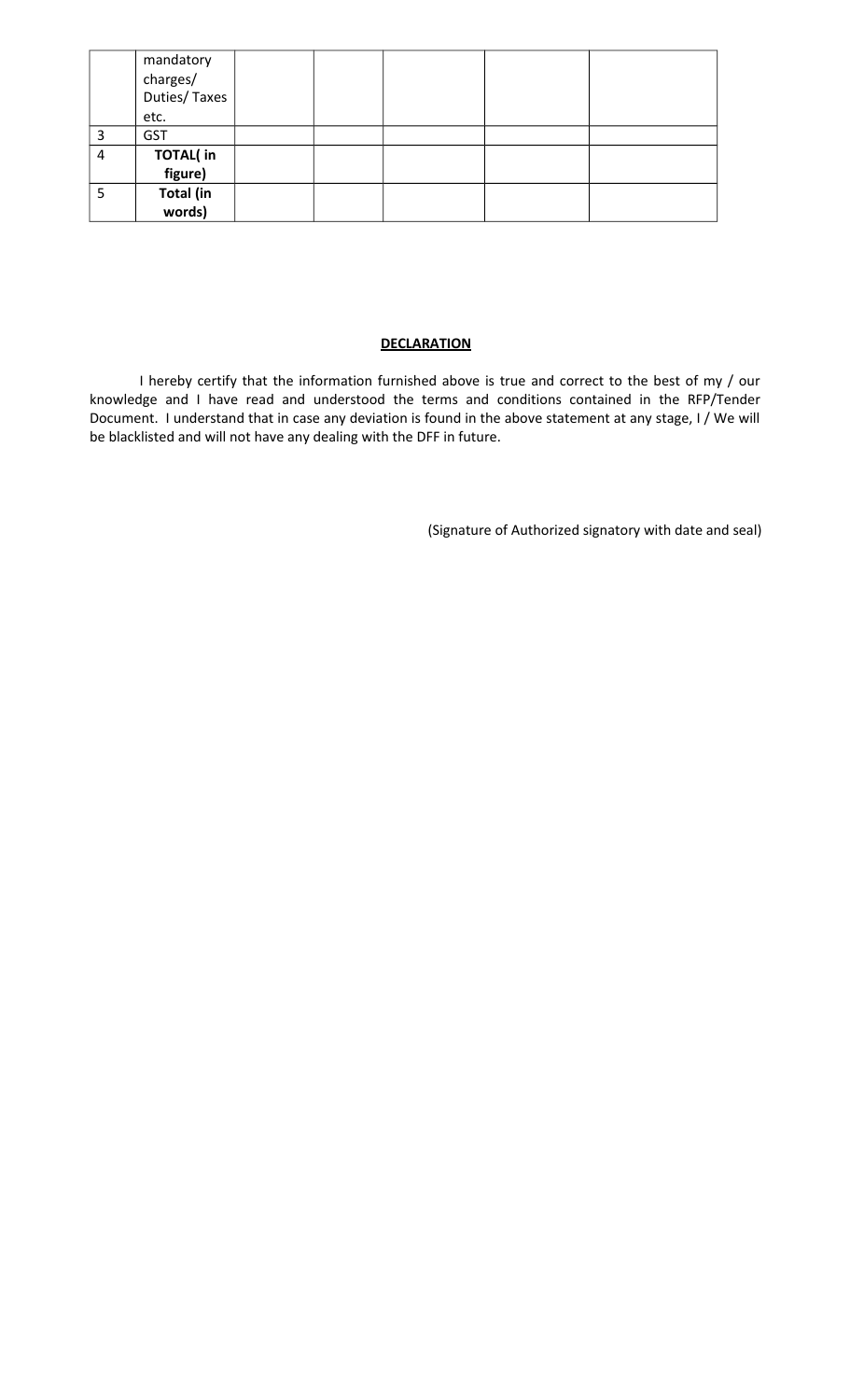**Annexure-I**

#### **EMD Bank Guarantee format**

Whereas……………………………………………………(hereinafter called the "Bidder") has submitted their offer dated……………………..for the services and supply of ………………………………………………………………………………………… (hereinafter called the "Bid") against the customer's request for proposal No……………………………. KNOW ALL MEN by these presents that WE…………………………………… of ………………………………………………..having our registered office at ………………………………………………………………………………. Are bound unto…………………………..(hereinafter called the "Customer") in the sum of ………………………………………………………for which payment will and truly to be made to the said Customer, the bank binds itself, its successors and assigns by these presents. Sealed with the Common Seal of the said Bank this…………………day of ……..20….... The conditions of obligation are:

(i) If the Bidder withdraws or amends, impairs or derogates from the Bid in any respect within the period of validity of this tender.

(ii) If the Bidder having been notified of the acceptance of his tender by the Buyer during the period of its validity.

- a) If the Bidder fails to furnish the Performance Security for the due performance of the contract.
- b) Fails or refuses to accept/execute the contract.

WE undertake to pay the Customer up to the above amount upon receipt of its first written demand, without the customer having to substantiate its demand, provided that in its demand the customer will note that the amount claimed by it is due to it owing to the occurrence of one or both the two conditions, specifying the occurred condition or conditions.

This guarantee will remain in force upto and including 45 days after the period of tender validity and any demand in respect thereof should reach the Bank not later than the above date.

………………………………….

(Signature of the authorized officer of the Bank) Name and designation of the officer Seal, name & address of the Bank and address of the Branch)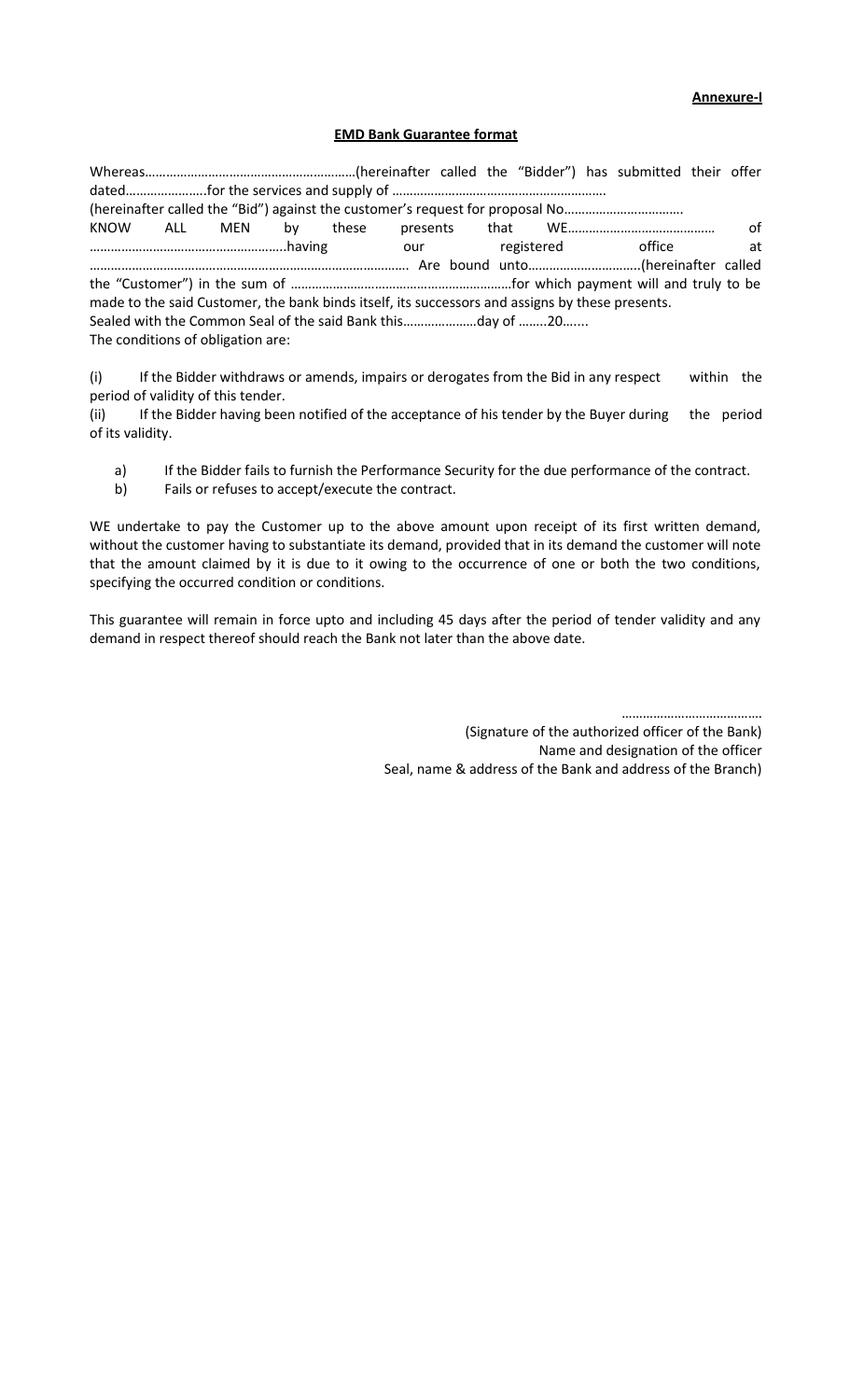#### **Format of Arbitration Clause –Indigenous Private bidders**

- (i) All disputes of differences arising out of or in connection with the present contract including the one connected with the validity of the present contract or any part thereof, should be settled by bilateral discussions.
- (ii) Any dispute, disagreement of question arising out of or relating to this contract or relating to construction or performance (except as to any matter the decision or determination whereof is provided for by these conditions), which cannot be settled amicably, shall within sixty (60) days or such longer period as may be mutually agreed upon, from the date on which either party informs the other in writing by a notice that such dispute, disagreement or question exists, will be referred to a sole Arbitrator.
- (iii) Within (60) days of the receipt of the said notice, an arbitrator shall be nominated in writing by the authority agreed upon by the parties.
- (iv) The sole Arbitrator shall have its seal in New Delhi or such other place in India as may be mutually agreed to between the parties.
- (v) The arbitration proceedings shall be conducted under the Indian Arbitration and Conciliation Act, 1996 and the award of such Arbitration Tribunal shall be enforceable in Indian Courts only.
- (vi) Each party shall bear its own cost of preparing and presenting its case. The cost of arbitration including the fees and expenses shall be shared equally by the parties, unless otherwise awarded by the sole arbitrator.
- (vii) The parties shall continue to perform their respective obligations under this contract during the pendency of the arbitration proceedings except in so far as such obligations are the subject matter of the said arbitration proceedings.

**Note:** In the event of the parties deciding to refer the dispute/s for adjudication to an Arbitral Tribunal then one arbitrator each will be appointed by each party and the case will be referred to the Indian Council of Arbitration (ICADR) for nomination of the third arbitrator. The fees of the arbitrator appointed by the parties shall be borne by each party and the fees of the third arbitrator, if appointed, shall be equally shared by the Customer and Contractor.